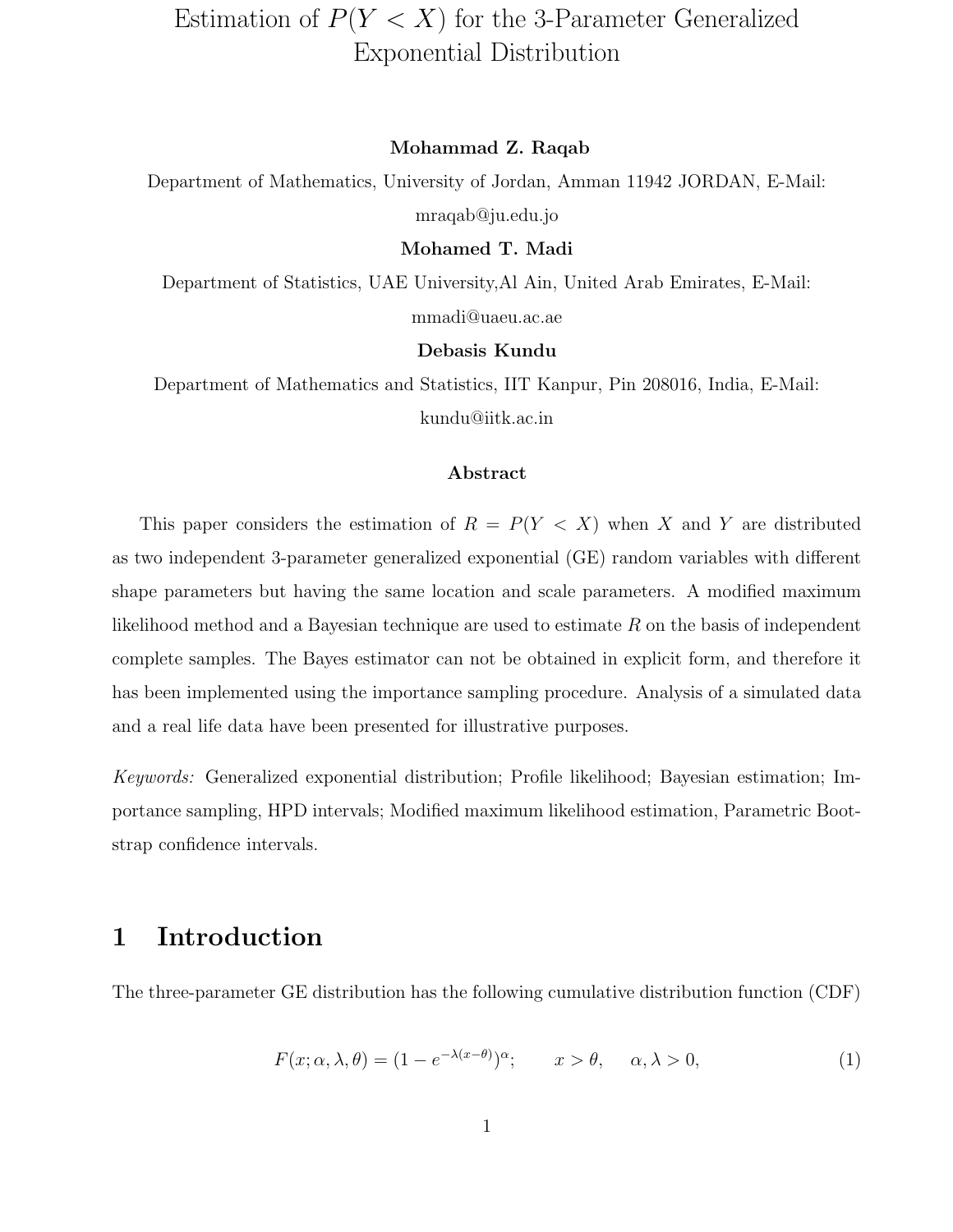and the corresponding probability density function (PDF)

$$
f(x; \alpha, \lambda, \theta) = \alpha \lambda (1 - e^{-\lambda(x - \theta)})^{\alpha - 1} e^{-\lambda(x - \theta)}; \qquad x > \theta, \quad \alpha, \lambda > 0.
$$
 (2)

Here  $\alpha$  and  $\theta$  are the shape and location parameters, respectively, and  $\lambda > 0$  is the reciprocal of a scale parameter. From now on a three-parameter GE distribution with the density function (2) will be denoted by  $GE(\alpha, \lambda, \theta)$ .

The three-parameter generalized exponential (GE) distribution has been studied by Gupta and Kundu (1999). Gupta and Kundu (1999) studied the theoretical properties of the distribution and compared them to the well studied properties of the gamma and Weibull distributions. In Gupta and Kundu (2001a), they compared it to the two-parameter Gamma and Weibull distribution and in Gupta and Kundu (2001b) they discussed different methods of estimation. Raqab and Ahsanullah (2001) and Raqab (2002) studied the properties of order and record statistics from the two-parameter GE distribution and their inferences, respectively.

Due to the convenient structure of its distribution function, the GE distribution can be used quite effectively in analyzing many lifetime data. It is observed that the hazard function of the GE distribution can be increasing, decreasing or constant depending on the shape parameter α. For any  $\lambda$ , the hazard function is nondecreasing if  $\alpha > 1$ , it is decreasing if  $\alpha < 1$  and for  $\alpha = 1$ , it is constant. The GE has a unimodal and right skewed density function. For fixed scale parameter, as the shape parameter increases the skewness gradually decreases. If the data come from a right tailed distribution, then the GE can be used quite effectively for analyzing them. It is observed that in many situations, the GE distribution provides a better fit than gamma or Weibull distribution.

In this paper we consider the problem of estimating  $R = P(Y < X)$ , under the assumption that  $Y \sim GE(\alpha, \lambda, \theta), X \sim GE(\beta, \lambda, \theta)$ , and that X and Y are independent. Here  $\sim$  means follows or has the distribution. The problem of estimating  $R$  arises in mechanical reliability systems. Suppose X represents the strength of a component with a stress  $Y$ , then  $R$  can be considered as a measure of system performance. The system becomes out of control if the system stress exceeds its strength. Since  $R$  represents a relation between the stress and strength of a system, it is popularly known as the stress-strength parameter of that system. Based on complete X-sample and Y-sample, we would like to draw statistical inference on R.

Several authors have studied the problem of estimating  $R$ . Church and Harris (1970) derived the MLE of R when X and Y are independently normally distributed. Downtown  $(1973)$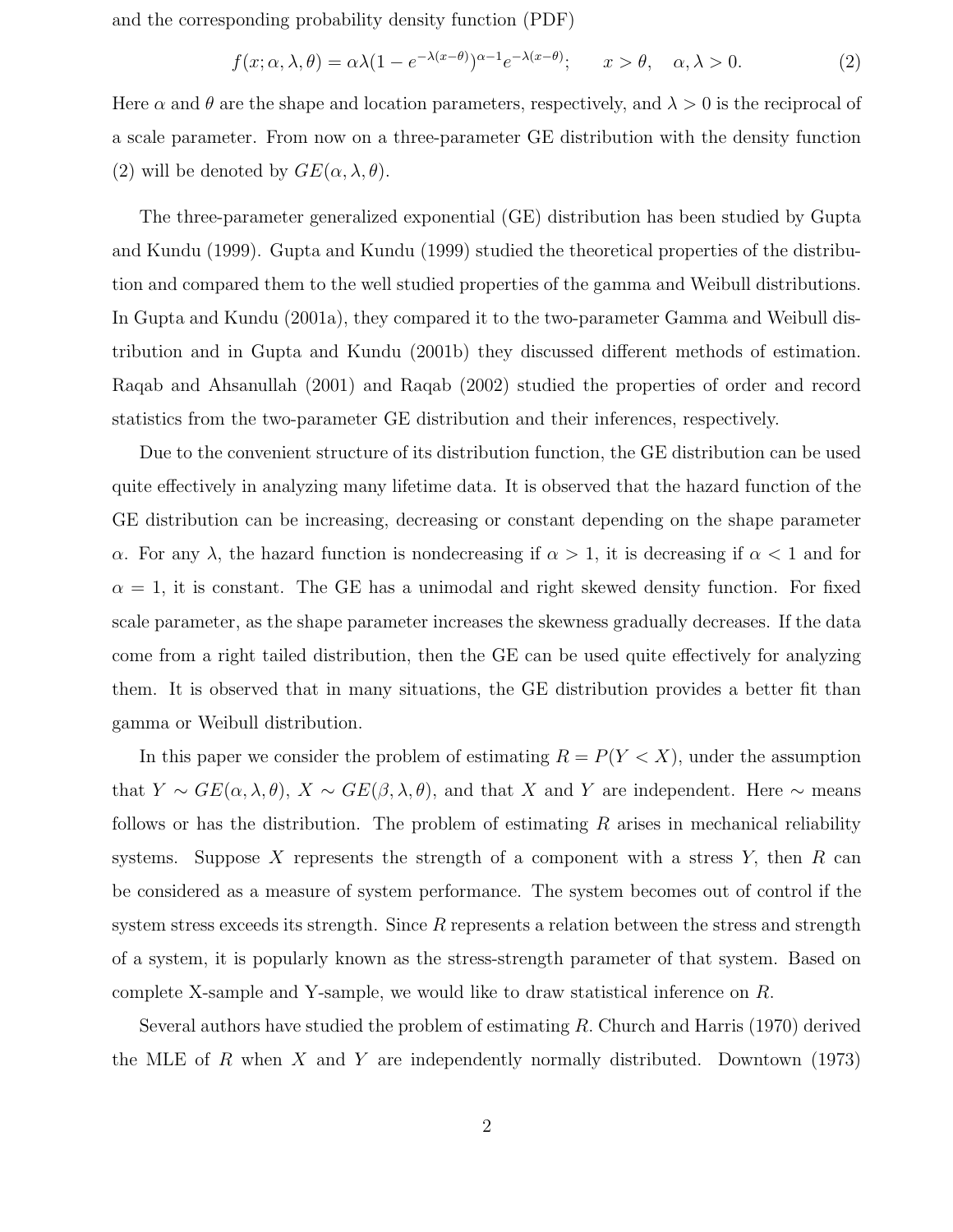obtained the uniformly minimum variance unbiased estimates (UMVUE) under the same model. The MLE of R, when X and Y have bivariate exponential distributions has been considered by Awad et al. (1981). Awad and Gharraf (1986) provided a simulation study to compare three estimates of R when X and Y are independent but not identically distributed Burr random variables. Ahmad, Fakhry and Jaheen (1997) and Surles and Padgett (2001, 1998) provided estimates for R when X and Y are Burr Type X distribution. Very recently, Kundu and Gupta  $(2005)$  and Raqab and Kundu  $(2005)$  considered the estimation of R for two-parameter GE distribution and scaled Burr Type X distribution respectively. A book length treatment of the different methods can be found in Kotz et al. (2003).

It is observed that the usual maximum likelihood estimators of the unknown parameters may not exist. In Section 2, we propose a modified maximum likelihood estimator of R. In Section 3, we show how importance sampling is used to get the Bayes estimates of the model parameters  $\alpha$ ,  $\beta$ ,  $\lambda$ ,  $\theta$  and the stress-strength parameter R. For illustrative purposes, two examples have been provided in Section 4. Finally some experimental results are presented in Section 5.

## 2 Modified Maximum Likelihood Estimation

Let  $\mathbf{Y} = \{Y_1, \ldots, Y_n\}$  and  $\mathbf{X} = \{X_1, \ldots, X_m\}$  be independent random samples from  $GE(\alpha, \lambda, \theta)$ and  $GE(\beta, \lambda, \theta)$  respectively. Our problem is to estimate R from the given samples. We denote the ordered  $Y_i$ 's and ordered  $X_j$ 's as  $\{Y_{(1)} \lt \ldots \lt Y_{(n)}\}$  and  $\{X_{(1)} \lt \ldots \lt X_{(m)}\}$ . Based on the observations Y and X, the likelihood function of  $\alpha$ ,  $\beta$ ,  $\lambda$  and  $\theta$  is

$$
l(\alpha,\beta,\lambda,\theta|\mathbf{y},\mathbf{x}) \propto \alpha^n \beta^m \lambda^{m+n} e^{-\lambda \left(\sum_{i=1}^n (y_{(i)}-\theta)+\sum_{j=1}^m (x_{(j)}-\theta)\right)} e^{D(\lambda,\theta)} I_{\theta
$$

where

$$
D(\lambda,\theta) = \left[ (\alpha - 1) \sum_{i=1}^{n} \ln(1 - e^{-\lambda(y_{(i)} - \theta)}) \right] + \left[ (\beta - 1) \sum_{j=1}^{m} \ln(1 - e^{-\lambda(x_{(j)} - \theta)}) \right],
$$

 $z = \min(y_{(1)}, x_{(1)})$  and  $I_{\theta < z} = 1$ , if  $\theta < z$  and 0 otherwise.

Now observe that for fixed  $\alpha < 1$ ,  $\beta < 1$  and  $\lambda > 0$  as  $\theta$  approaches z, the likelihood function  $l(\alpha, \beta, \lambda, \theta | \mathbf{y}, \mathbf{x})$  gradually increases to  $\infty$ . It implies that the maximum likelihood estimators (MLEs) of  $\alpha, \beta, \lambda$  do not exist. Hence, we propose modified MLEs of the unknown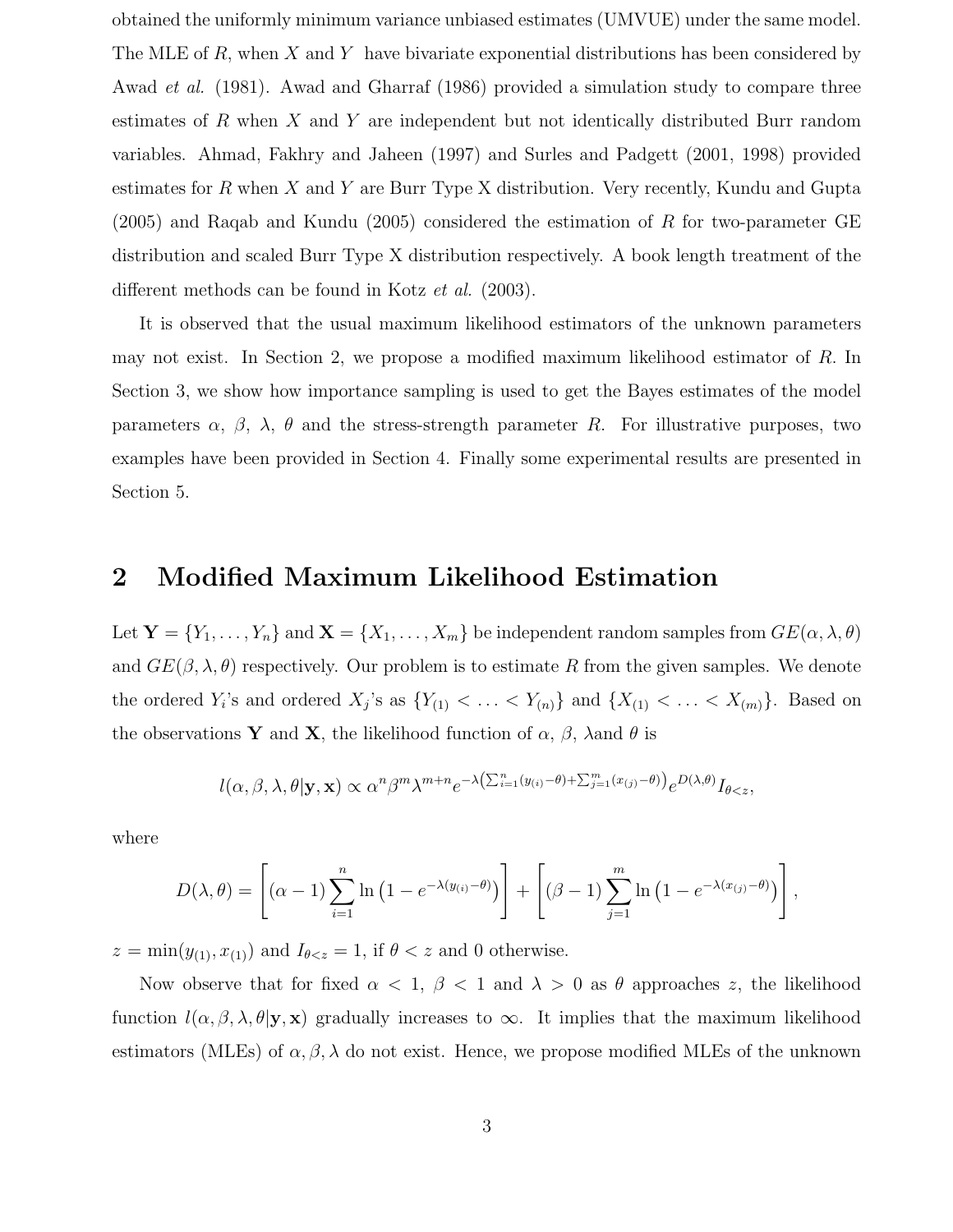parameters. Note that the likelihood function becomes maximum for  $\theta = z$ , therefore, we propose the modified MLE of  $\theta$ ,  $\tilde{\theta} = z$ . Consider two cases separately: Case 1:  $y_{(1)} < x_{(1)}$  and Case 2:  $x_{(1)} \leq y_{(1)}$ . For Case 1, we propose the modified likelihood function of  $\alpha$ ,  $\beta$ ,  $\lambda$  given the data vectors  $\mathbf{Y}$  and  $\mathbf{X}$  as

$$
l_{mod}(\alpha,\beta,\lambda|\mathbf{y},\mathbf{x}) \propto \alpha^{n-1}\beta^m\lambda^{m+n-1}e^{-\lambda\left(\sum_{i=2}^n(y_{(i)}-y_{(1)})+\sum_{j=1}^m(x_{(j)}-y_{(1)})\right)}e^{D_{mod}(\lambda,\theta)},\tag{3}
$$

where

$$
D_{mod}(\lambda, \theta) = \left[ (\alpha - 1) \sum_{i=2}^{n} \ln (1 - e^{-\lambda(y_{(i)} - y_{(1)})}) \right] + \left[ (\beta - 1) \sum_{j=1}^{m} \ln (1 - e^{-\lambda(x_{(j)} - y_{(1)})}) \right].
$$

We need to maximize (3) to obtain the modified MLEs of  $\alpha$ ,  $\beta$  and  $\lambda$ . Using a similar approach as Kundu and Gupta (2005), it can be easily seen that the modified MLEs of  $\alpha$  and  $\beta$  can be obtained as

$$
\tilde{\alpha} = -\frac{n-1}{\sum_{i=2}^{n} \ln\left(1 - e^{-\tilde{\lambda}(y_{(i)} - y_{(1)})}\right)},\tag{4}
$$

and

$$
\tilde{\beta} = -\frac{m}{\sum_{j=1}^{m} \ln\left(1 - e^{-\tilde{\lambda}(x_{(j)} - y_{(1)})}\right)}.
$$
\n(5)

Here,  $\tilde{\lambda}$ , the modified MLE of  $\lambda$ , can be obtained as a solution of the non-linear equation of the form

$$
h(\lambda) = \lambda,
$$

where

$$
h(\lambda) = (m+n-1) \left[ \frac{m}{\sum_{j=1}^{m} \ln(1 - e^{-\lambda(x_{(j)} - y_{(1)})})} \times \sum_{j=1}^{m} \frac{(x_{(j)} - y_{(1)})e^{-\lambda(x_{(j)} - y_{(1)})}}{1 - e^{-\lambda(x_{(j)} - y_{(1)})}} + \frac{n-1}{\sum_{i=2}^{n} \ln(1 - e^{-\lambda(y_{(i)} - y_{(1)})})} \times \sum_{i=2}^{n} \frac{(y_{(i)} - y_{(1)})e^{-\lambda(y_{(i)} - y_{(1)})}}{1 - e^{-\lambda(y_{(i)} - y_{(1)})}} + \sum_{j=1}^{m} \frac{(x_{(j)} - y_{(1)})}{1 - e^{-\lambda(x_{(j)} - y_{(1)})}} + \sum_{i=2}^{n} \frac{(y_{(i)} - y_{(1)})}{1 - e^{-\lambda(y_{(1)} - y_{(1)})}} \right],
$$

see Kundu and Gupta (2005) for details. Once the modified MLEs of  $\alpha$  and  $\beta$  are obtained, the modified MLE of  $R$  is proposed as

$$
\tilde{R} = \frac{\tilde{\beta}}{\tilde{\alpha} + \tilde{\beta}}.
$$

Similarly, we can obtain the modified MLE of R for Case 2.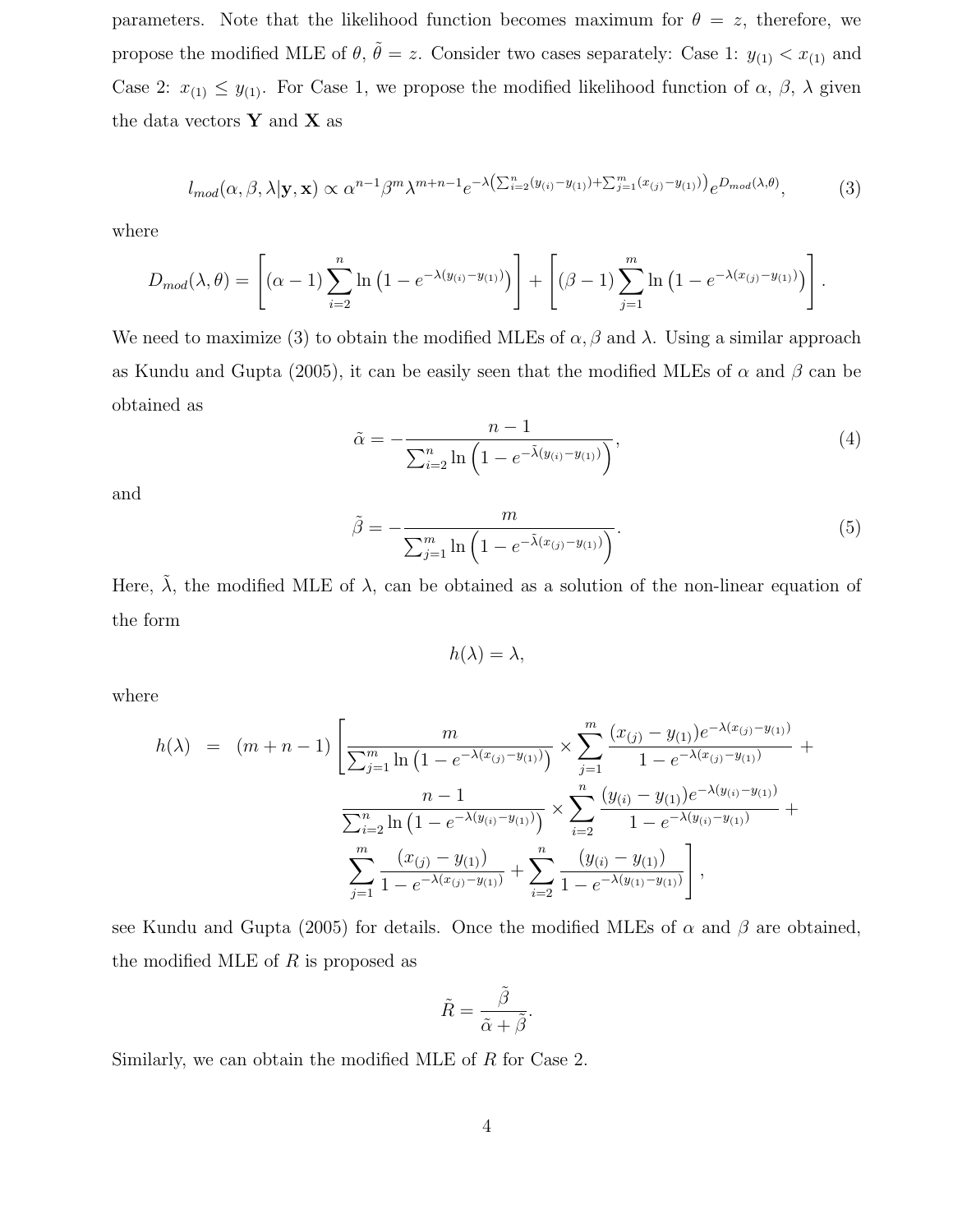Although, we obtain the modified MLE of  $R$ , it is very difficult to compute the exact distribution of  $R$ . Therefore, constructing the exact confidence interval of  $R$  becomes quite difficult and it is not pursued here. We suggest to use the parametric Bootstrap confidence interval as proposed by Efron (1982). In the next section we present the Bayesian estimation of R.

## 3 Bayesian Estimation

### 3.1 The Prior Distribution

A natural choice for the prior of  $\alpha$ ,  $\beta$ ,  $\lambda$  and  $\theta$  would be to assume that the four quantities are independent and that

$$
\alpha \sim G(a_0, b_0), \ \beta \sim G(a_1, b_1)
$$
 and  $\lambda \sim G(a_2, b_2)$ ,

where  $G(a, b)$  denotes the gamma distribution with mean  $\frac{a}{b}$ . Moreover,

$$
\pi(\theta) = \xi [1 - \exp(-\xi \theta_0)]^{-1} \exp{\{\xi(\theta - \theta_0)\}} I_{(0 < \theta < \theta_0)} = \pi_{\theta}(\xi, \theta_0)
$$

i.e.  $\theta$  has a truncated positive exponential distribution with parameters  $\xi$  and  $\theta_0$ . The hyper parameters  $a_0$ ,  $b_0$ ,  $a_1$ ,  $b_1$ ,  $a_2$ ,  $b_2$ ,  $\xi$  and  $\theta_0$  are chosen to reflect prior knowledge about  $\beta$ ,  $\alpha$ ,  $λ$  and  $θ$ . For example,  $a_0$ ,  $b_0$ ,  $a_1$ ,  $b_1$ ,  $a_2$ , and  $b_2$  can be assessed to match the experimenter's notion of the average and precision of his prior for  $\alpha$ ,  $\beta$  and  $\lambda$ . While  $\xi$  and  $\theta_0$  could be obtained by using the experimenter's prior median and  $95<sup>th</sup>$  percentile for  $\theta$ .

### 3.2 Posterior Distribution and Expectations

We now write the extended likelihood function of  $\alpha, \beta, \lambda, \theta$  given  $X, Y$  as follows:

$$
L(\alpha, \beta, \lambda, \theta | \mathbf{x}, \mathbf{y}) \propto \beta^m \alpha^n \lambda^{m+n} \exp\{-[m\lambda(\bar{x} - \theta) - (\beta - 1)D_1(\lambda, \theta)]\}
$$

$$
Exp\{-[n\lambda(\bar{y} - \theta) - (\alpha - 1)D_2(\lambda, \theta)]\} I_{(\theta < z)}
$$

where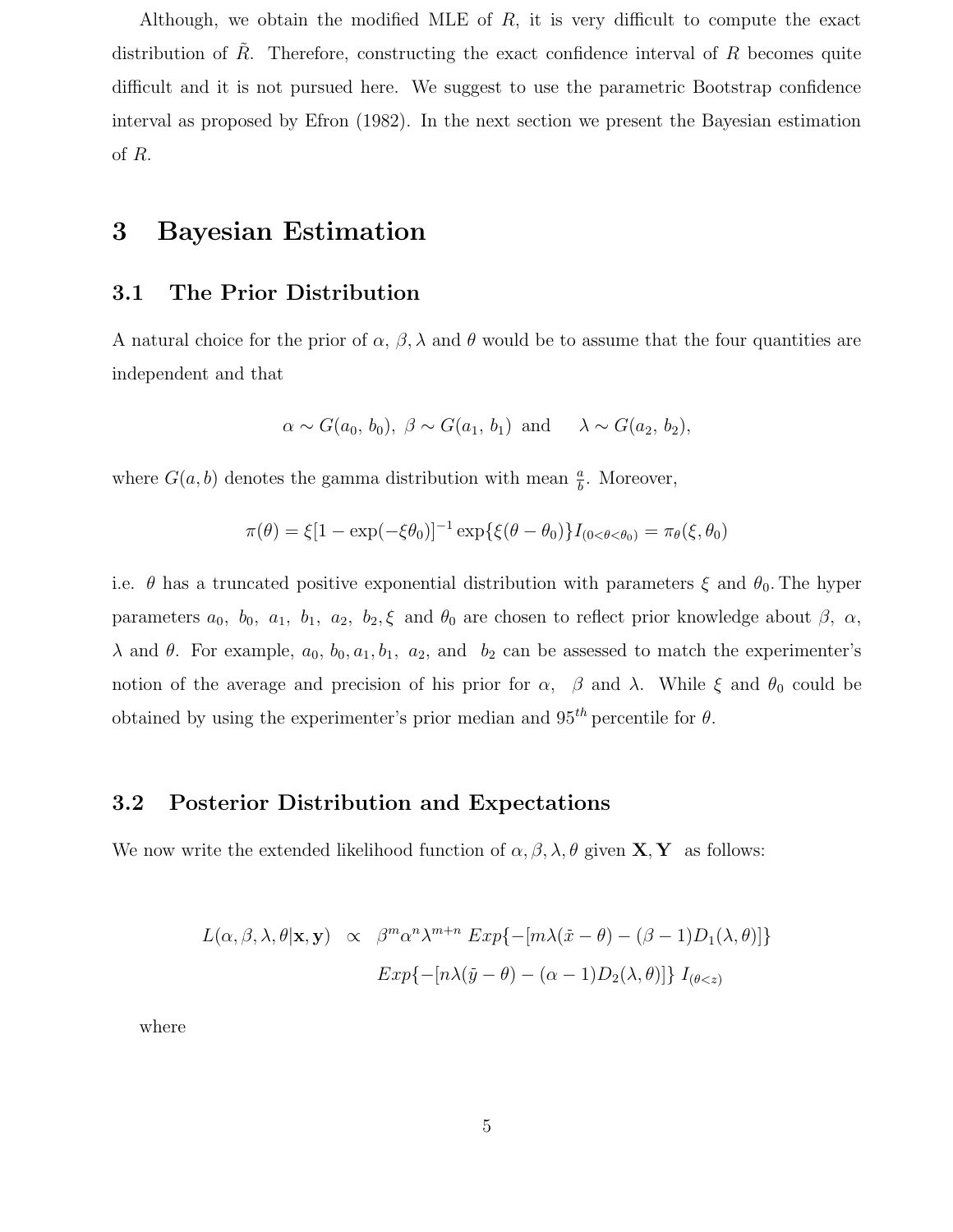$$
\bar{x} = \frac{1}{m} \sum_{i=1}^{m} x_i, \bar{y} = \frac{1}{n} \sum_{i=1}^{m} y_i, D_1(\lambda, \theta) = \sum_{i=1}^{m} -\log(1 - e^{-\lambda(x_i - \theta)}), \ D_2(\lambda, \theta) = \sum_{i=1}^{n} -\log(1 - e^{-\lambda(y_i - \theta)}),
$$

From the extended likelihood function of  $\alpha$ ,  $\beta$ ,  $\lambda$  and  $\theta$  for the given samples **X** and **Y** and the above priors, it can be checked that the joint posterior density of  $\alpha, \beta, \lambda$  and  $\theta$  can be expressed as

$$
\pi(\alpha, \beta, \lambda, \theta | \mathbf{x}, \mathbf{y}) \propto g_{\alpha}[n + a_0, b_0 + D_2(\lambda, \theta)] \times g_{\beta}[m + a_1, b_1 + D_1(\lambda, \theta)] \times
$$
  

$$
g_{\lambda}[m + n + a_2, b_2 + m(\bar{x} - z_0) + n(\bar{y} - z_0)] \times
$$
  

$$
\pi_{\theta}((n + m)\lambda + \xi, z_0) \times W(\lambda, \theta),
$$

where

$$
W(\lambda, \theta) = [(n + m)\lambda + \xi]^{-1} e^{D_1(\lambda, \theta) + D_2(\lambda, \theta)} \times (b_0 + D_2(\lambda, \theta))^{-(n + a_0)} (b_1 + D_1(\lambda, \theta))^{-(m + a_1)},
$$

 $z_0 = \min(z, \theta_0)$ ,  $g_\eta(a, b)$  denotes a gamma density for  $\eta$  with parameters a and b and  $\pi_\theta$  is a truncated positive exponential distribution for  $\theta$  with parameters  $(n + m)\lambda + \xi$  and  $z_0$ . The marginal posterior density of  $\lambda$  and  $\theta$  is

$$
\pi(\lambda, \theta | \mathbf{x}, \mathbf{y}) \propto g_{\lambda}[m + n + a_2, b_2 + m(\bar{x} - z_0) + n(\bar{y} - z_0)] \times
$$

$$
\pi_{\theta}((n + m)\lambda + \xi, z_0) \times W(\lambda, \theta).
$$

Also, the marginal posterior densities of  $\alpha$  and  $\beta$  given  $\lambda$  and  $\theta$ , are respectively,

$$
\alpha[\lambda, \theta, \mathbf{x}, \mathbf{y} \propto g_{\alpha}[n + a_0, b_0 + D_2(\lambda, \theta)],
$$

$$
\beta[\lambda, \theta, \mathbf{x}, \mathbf{y} \propto g_{\beta}[m + a_1, b_1 + D_1(\lambda, \theta)].
$$

As a consequence of that, the posterior expectation of any continuous function of  $\alpha, \beta, \lambda, \theta$ , say,  $V(\alpha, \beta, \lambda, \theta)$  can be expressed as

$$
E(V(\alpha, \beta, \lambda, \theta)|\mathbf{x}, \mathbf{y}) = B^{-1} \int \int \int \int V(\alpha, \beta, \lambda, \theta) W(\lambda, \theta) \pi_{\theta}((n+m)\lambda + \xi, z_0).
$$
  

$$
g_{\lambda}[m+n+a_2, b_2+m(\bar{x}-z_0)+n(\bar{y}-z_0)]
$$
  

$$
g_{\alpha}[n+a_0, b_0+D_2(\lambda, \theta)].g_{\beta}[m+a_1, b_1+D_1(\lambda, \theta)] d\alpha d\beta d\lambda d\theta
$$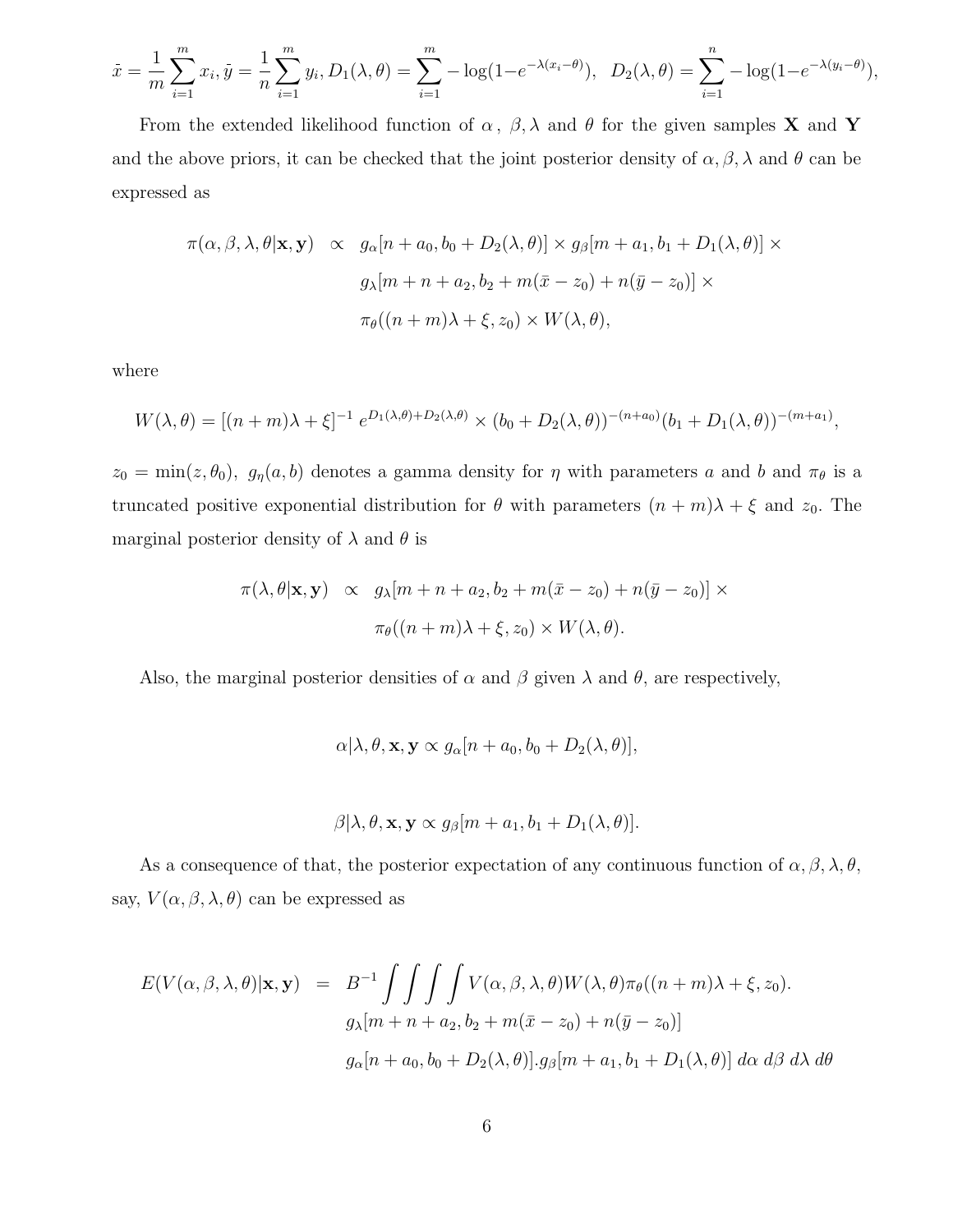where

$$
B=\int_0^{z_0}\int_0^\infty W(\lambda,\theta)g_\lambda[m+n+a_2,b_2+m(\bar{x}-z_0)+n(\bar{y}-z_0)]\pi_\theta((n+m)\lambda+\xi,z_0)\,d\lambda\,d\theta.
$$

To evaluate the above posterior expectation we use the following general importance sampling procedure:

Step 1: Generate  $\lambda$  from gamma distribution  $G[m + n + a_2, b_2 + m(\overline{x} - z_0) + n(\overline{y} - z_0)]$ Step 2: For this  $\lambda$ , generate  $\theta$  from the truncated positive exponential distribution  $\pi_{\theta}((n +$  $m)\lambda + \xi, z_0)$ 

Step 3: For the values of  $\lambda$  and  $\theta$  obtained in Steps 1-2, we generate  $\alpha$  from the gamma distribution  $G(n+a_0, b_0+D_2(\lambda, \theta))$  and  $\beta$  from the gamma distribution  $G(m+a_1, b_1+D_1(\lambda, \theta))$ . Step 4: From Steps 1-3, compute

$$
E(V(\alpha, \beta, \lambda, \theta)|\mathbf{x}, \mathbf{y}) = \frac{E^*[V(\alpha, \beta, \lambda, \theta) W(\lambda, \theta)]}{E^*[W(\lambda, \theta)]},
$$
\n(6)

by averaging the numerator and denominator with respect to these simulations.

### 3.3 HPD Intervals

Chen and Shao (1999) developed a Monte Carlo method for using importance sampling to compute HPD (highest probability density) intervals for the parameters of interest or any function of them. In this section, we use their proposed approach to find HPD intervals for the model parameters as well as the stress-strength function R .

To find an HPD interval for  $\eta = v(\lambda, \theta, \alpha, \beta)$ , we denote the sample from the importance sampling distribution as  $(\lambda_i, \theta_i, \alpha_i, \beta_i, i = 1, ...m)$ . Then we reorder this sample such that  $\eta_{(1)} \leq$  $\eta_{(2)} \leq \ldots \eta_{(m)}$  and then denote it as  $(\lambda_{(i)}, \theta_{(i)}, \alpha_{(i)}, \beta_{(i)}, i = 1, \ldots m)$ . Note here that only the  $\eta'_{(i)}$  $_{(i)}'s$ are ordered. We then compute

$$
w_i = \frac{W(\lambda_{(i)}, \theta_{(i)})}{\sum_{j=1}^{m} W(\lambda_{(j)}, \theta_{(j)})}
$$

For m sufficiently large, the  $100(1 - \alpha)$ % HPD interval for  $\eta$  is chosen as the shortest of the intervals  $I_j(m), j = 1, 2, ..., m - [(1 - \alpha)m]$ , where

$$
I_j(m) = \left(\widehat{\eta}^{(\frac{j}{m})}, \widehat{\eta}^{(\frac{j + [(1-\alpha)m]}{m})}\right)
$$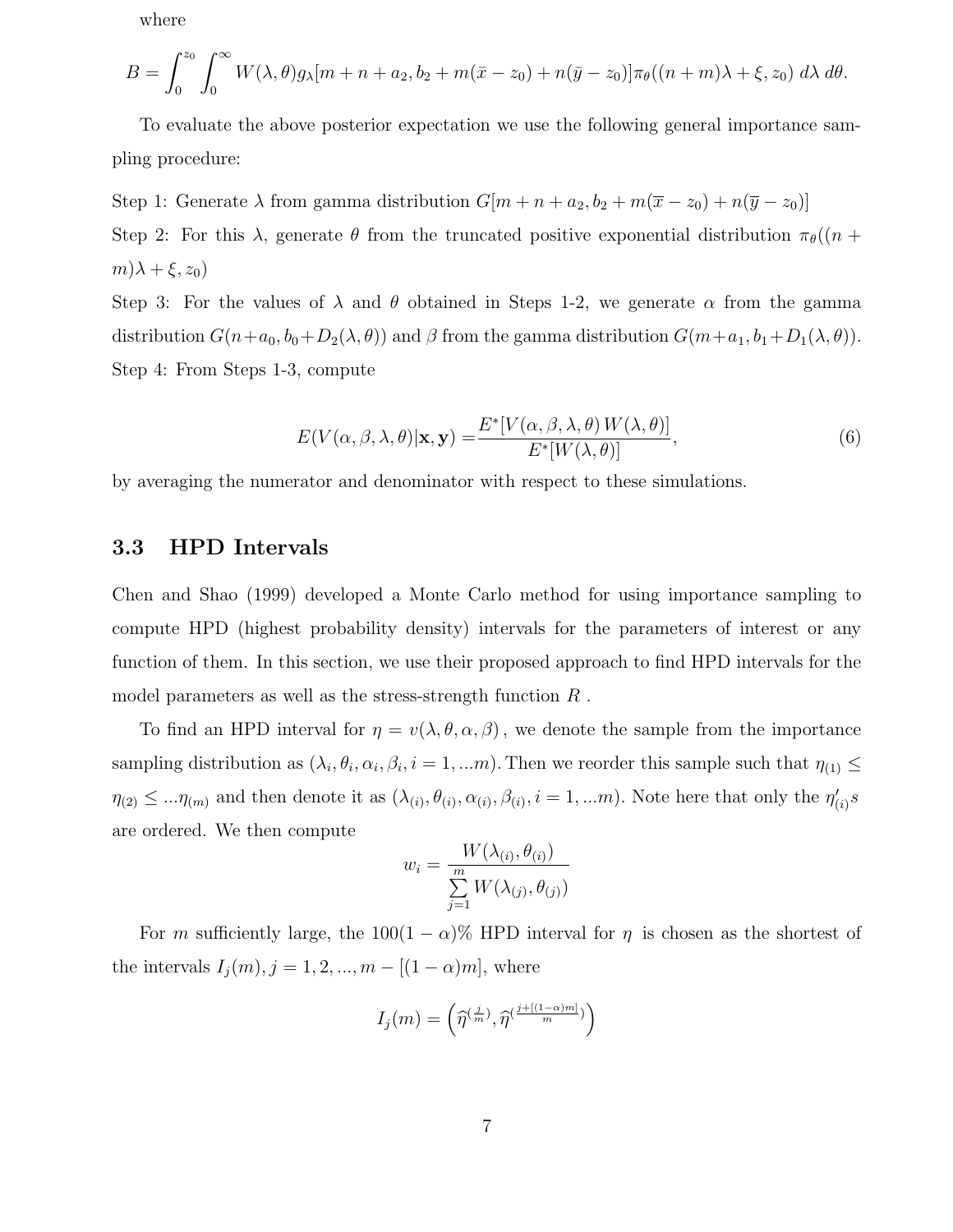and where  $\hat{\eta}^{(\alpha)}$  is an estimate of the  $\alpha^{th}$ quantile of  $\eta$  and is given by:

$$
\widehat{\eta}^{(\alpha)} = \begin{cases} \eta_{(1)} & \text{if } \alpha = 0 \\ \eta_{(i)} & \text{if } \sum_{j=1}^{i-1} w_j \le \alpha \le \sum_{j=1}^{i} w_j \end{cases}
$$

HPD intervals for the four parameters, as well as the stress-strength function are obtained in this way.

### 4 Data Analysis

In this section, we illustrate the procedures by presenting a complete analysis for a simulated data set and a real life one. We estimate the unknown parameters using the modified maximum likelihood method and the Bayesian method via importance sampling.

### 4.1 Example 1 (Simulated Data)

The following two independent samples were generated from the generalized exponential distribution. The first sample  $(X_1, X_2, ..., X_{20})$  from a  $GE(2.5, 0.5, 1.0)$  and the second sample  $(Y_1, Y_2, ..., Y_{20})$  from a  $GE(1.5, 0.5, 1.0)$ . The observations are as follows:

Sample 1: 1.34 3.00 3.44 10.14 3.52 2.47 1.74 5.18 2.72 3.41 2.67 9.24 3.41 4.77 9.94 4.69 2.48 3.83 2.19 3.75

Sample 2: 1.09 2.25 2.63 9.12 2.71 1.82 1.30 4.25 2.02 2.61 1.98 8.23 2.61 3.85 8.93 3.78 1.83 2.99 1.61 2.91

The true value of  $R = 0.625$ . We have already seen that the MLEs of the unknown parameters do not exist. We have used the modified MLE of  $\theta$ ,  $\tilde{\theta} = \min\{x_{(1)}, y_{(1)}\} = 1.09$ . The modified profile log-likelihood function *i.e.*,  $\ln l_{mod}(\tilde{\alpha}(\lambda), \tilde{\beta}(\lambda), \lambda | \mathbf{y}, \mathbf{x})$  is provided in Figure 1. From Figure 1 it is clear that the modified profile log-likelihood function is a unimodal function. It implies that the proposed iterative procedure can be applied with a reasonable starting value. We have started the iteration with the initial guess of  $\lambda = 1$  and the iteration stopped in 7 steps, when the absolute difference between two iterates becomes less that 10<sup>-6</sup>. We obtained  $\tilde{\lambda} = 0.4912, \tilde{\alpha} = 1.4035$  and  $\tilde{\beta} = 1.9739$ . Finally we obtained  $\tilde{R} = 0.5845$ . The 95% parametric Bootstrap confidence interval of R based on 1000 bootstrap samples, is (0.4082, 0.7390).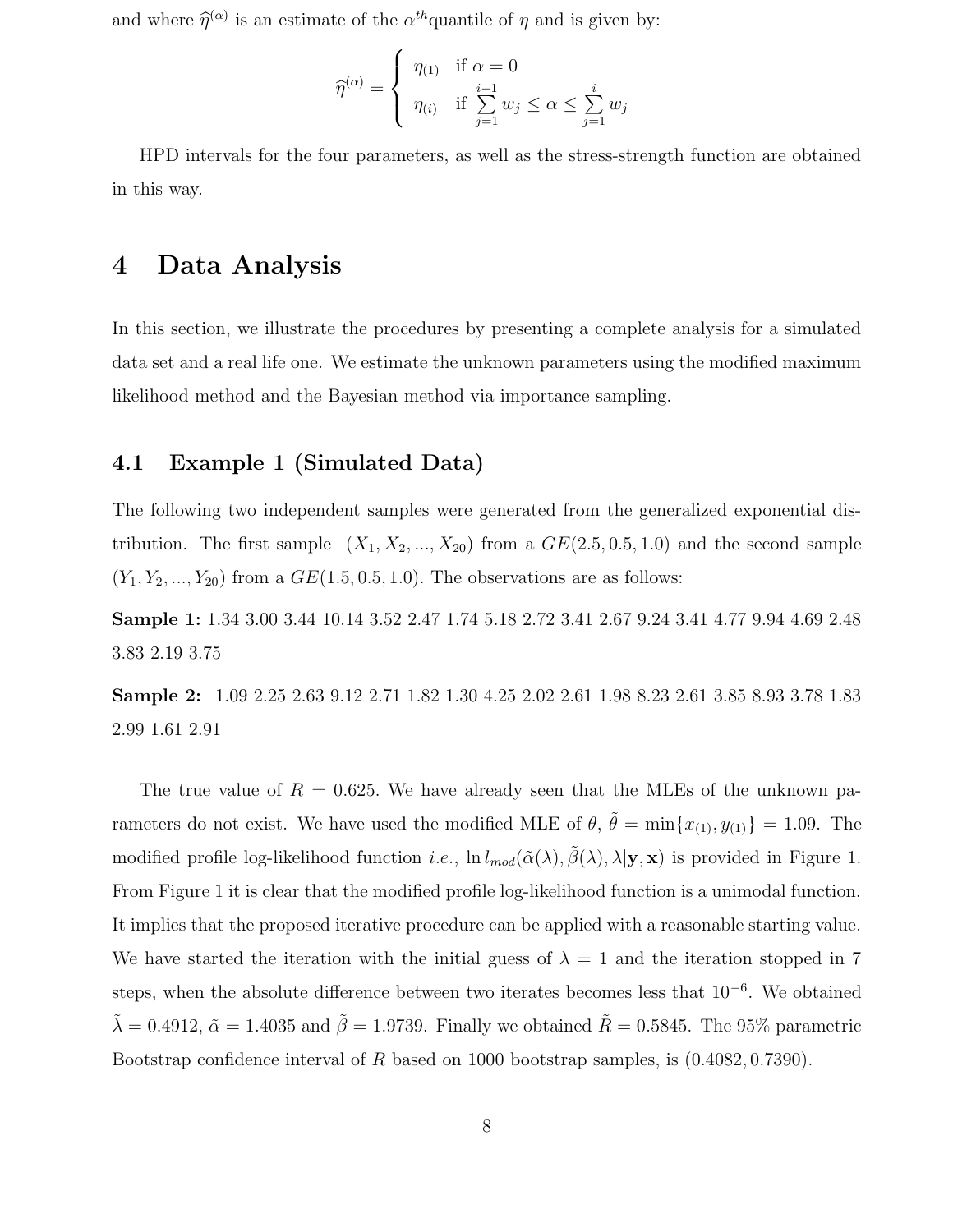

Figure 1: Modified profile log-likelihood function of the simulated data

To find the Bayes estimates, small values were given to the gamma hyper parameters to reflect vague prior information. Namely, we assumed that  $a_i = b_i = 0.25$  for  $i = 0, 1, 2$ . We assumed also that  $\theta_0 = 2.0$  and  $\xi = 1.0$ . Fifty thousand simulated values values of  $\alpha, \beta, \lambda$  and  $\theta$ were used to implement the importance sampling procedure. The numerator and denominator of (6) were averaged with respect to these simulations, where  $V(\alpha, \beta, \lambda, \theta)$  is equal respectively to  $\alpha, \beta, \lambda, \theta$  and the stress-strength parameter R. The Bayesian estimates of the unknown parameters are:  $\hat{\lambda}_B = 0.511, \hat{\alpha}_B = 1.3775, \hat{\beta}_B = 2.600, \hat{\theta}_B = 0.944$ , and  $\hat{R}_B = 0.639$ . Moreover, the 95% HPD credible interval of R is  $(0.4877, 0.7551)$ .

To see which estimates provide better fit to the given data set. We compute the Kolmogorov-Smirnov (K-S) distances between the empirical distribution functions and the fitted distribution functions based on the modified MLEs and Bayes estimators. The K-S distance between the empirical distribution function and the fitted distribution function for data set 1, based on modified MLEs (Bayes estimates) is  $0.1485$  (0.1911) and the corresponding p value is 0.7696 (0.4579). Similarly, for data set 2, the K-S distance based on modified MLEs (Bayes estimates) is 0.2040 (0.1493) and the corresponding p value is 0.3756 (0.7639). Interestingly, for data set 1, modified MLEs provide better fit than the Bayes estimates and for data set 2, it is the other way.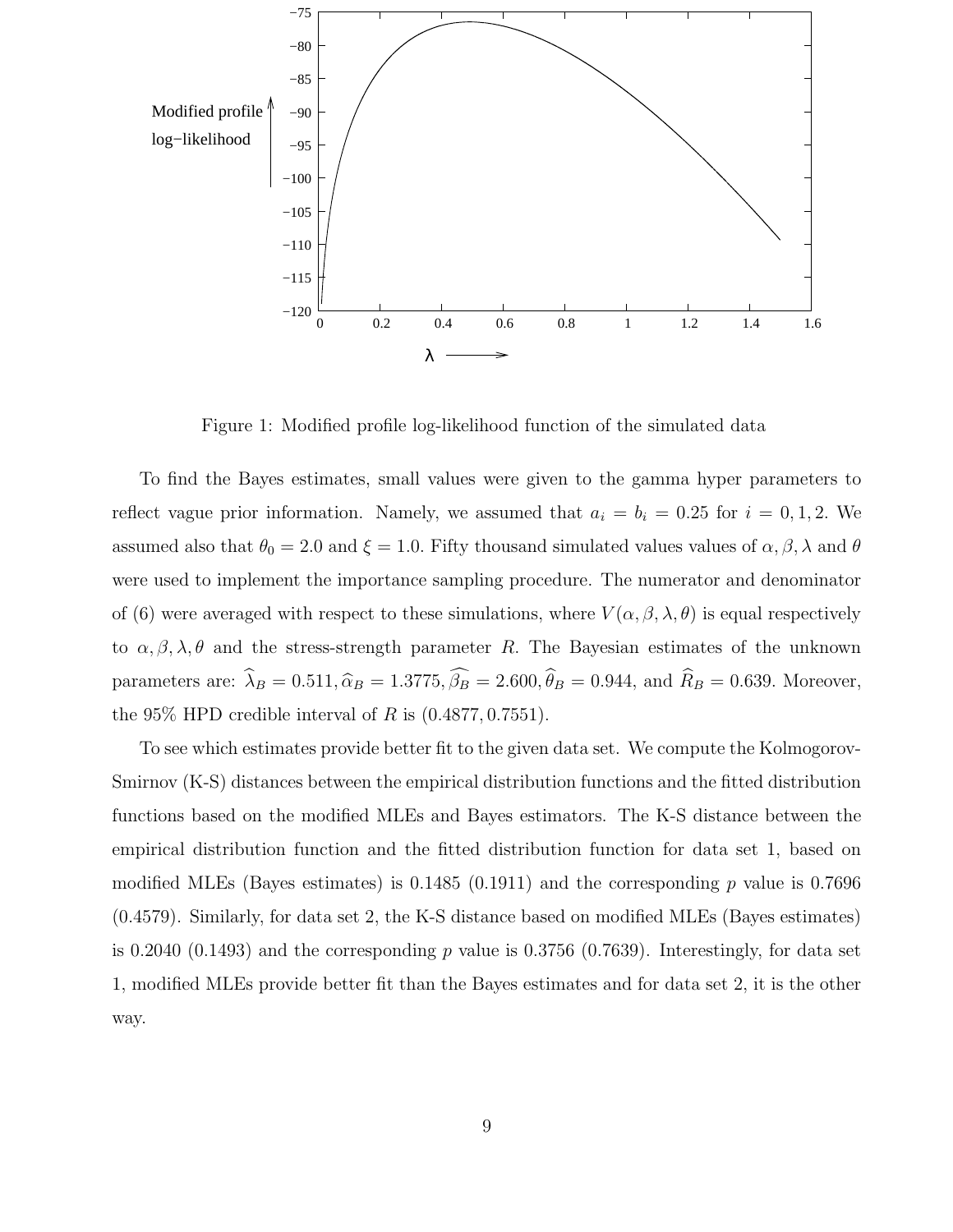### 4.2 Example 2 (Real Life Data)

In this sub-section we present a data analysis of the strength data reported by Badar and Priest (1982). The data represent the strength data measured in GPA, for single carbon fibers and impregnated 1000-carbon fiber tows. Single fibers were tested under tension at gauge lengths of 1, 10, 20 and 50 mm. Impregnated tows of 1000 fibers were tested at gauge lengths of 20, 50, 150 and 300 mm. It is already observed that the Weibull model does not work well in this case. Surles and Padgett (1998, 2001) and Raqab and Kundu (2005) observed that generalized Rayleigh works quite well for these strength data. For illustrative purposes we are also considering the same transformed data sets as it was considered by Raqab and Kundu (2005), the single fibers of 20 mm (Data Set I) and 10 mm (Data Set II) in gauge lengths with sample sizes 69 and 63 respectively. They are presented below:

Data Set I: 0.312 0.314 0.479 0.552 0.700 0.803 0.861 0.865 0.944 0.958 0.966 0.997 1.006 1.021 1.027 1.055 1.063 1.098 1.140 1.179 1.224 1.240 1.253 1.270 1.272 1.274 1.301 1.301 1.359 1.382 1.382 1.426 1.434 1.435 1.478 1.490 1.511 1.514 1.535 1.554 1.566 1.570 1.586 1.629 1.633 1.642 1.648 1.684 1.697 1.726 1.770 1.773 1.800 1.809 1.818 1.821 1.848 1.880 1.954 2.012 2.067 2.084 2.090 2.096 2.128 2.233 2.433 2.585 2.585

Data Set II: 0.101 0.332 0.403 0.428 0.457 0.550 0.561 0.596 0.597 0.645 0.654 0.674 0.718 0.722 0.725 0.732 0.775 0.814 0.816 0.818 0.824 0.859 0.875 0.938 0.940 1.056 1.117 1.128 1.137 1.137 1.177 1.196 1.230 1.325 1.339 1.345 1.420 1.423 1.435 1.443 1.464 1.472 1.494 1.532 1.546 1.577 1.608 1.635 1.693 1.701 1.737 1.754 1.762 1.828 2.052 2.071 2.086 2.171 2.224 2.227 2.425 2.595 3.220

In this case the modified MLE of  $\theta$  is 0.101. We have also plotted the modified profile log-likelihood function of  $\lambda$  in Figure 2. We have started the iterative process with the initial guess of  $\lambda$  as 1 and it converges in nine iterations. We obtained  $\tilde{\lambda} = 1.8303$ ,  $\tilde{\alpha} = 6.5469$  and  $\tilde{\beta}$  $= 4.3586$ . Finally we obtained  $\tilde{R} = 0.3997$  and the corresponding 95% parametric Bootstrap confidence interval is (0.3092, 0.4912). To find the Bayes estimates, we have assumed the same prior as the previous example. Based on these priors, we obtain the Bayes estimates of the different parameters as:  $\hat{\lambda}_B = 1.169, \hat{\alpha}_B = 2.979, \hat{\beta}_B = 1.886, \hat{\theta}_B = 0.0996$ , and  $\hat{R}_B = 0.387$ . Moreover, the  $95\%$  HPD credible interval of R is  $(0.3586, 0.4664)$ .

In this case also, we consider the goodness of fit of the three-parameter GE model to those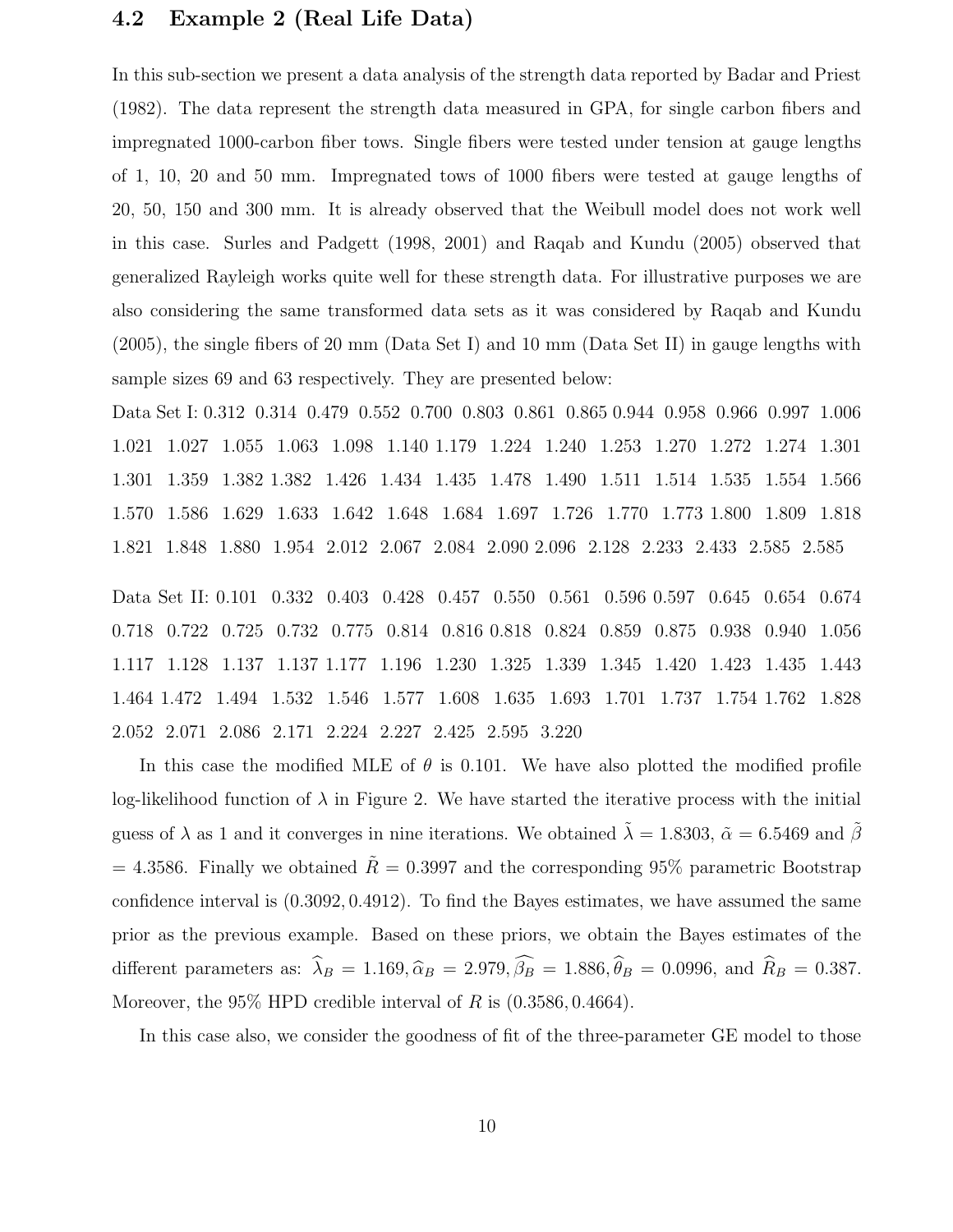

Figure 2: Modified profile log-likelihood function of the strength data

data sets based on modified MLEs and Bayes estimates. For Data Set 1, the K-S distance between the empirical distribution function and the fitted GE distributions based on modified MLEs (Bayes estimate) is  $0.1179$  ( $0.1952$ ) and the corresponding p-value is  $0.2923$  ( $0.0104$ ). Similarly, for Data Set II the K-S distance based on modified MLEs (Bayes estimates) is 0.0933  $(0.1062)$  with the p-value as  $0.6431$   $(0.4766)$ . Therefore, in this case it is clear that the modified MLEs provide a better fit than the Bayes estimates. We have plotted the empirical survival functions and the corresponding fitted survival functions in Figures 3 and 4. The figures also indicate that the modified MLEs provide better fit than the Bayes estimates at least for these data sets.

## 5 Numerical Experiments and Discussions

Since the modified maximum likelihood estimators have not been previously studied, we perform some numerical experiments to see how these estimators behave for small samples and for different parameter values. All these numerical experiments have been performed using the random number generator RAN2 of Press *et al.* (1991). We have considered different sample sizes namely  $n = m = 5$ ,  $n = m = 10$ ,  $n = m = 15$ ,  $n = m = 20$ ,  $\alpha$ ,  $\beta = 0.5$ , 1.0, 1.5 and 2.0. Without loss of generality, we have taken  $\theta = 0$  and  $\lambda = 1.0$ . For a particular set of parameters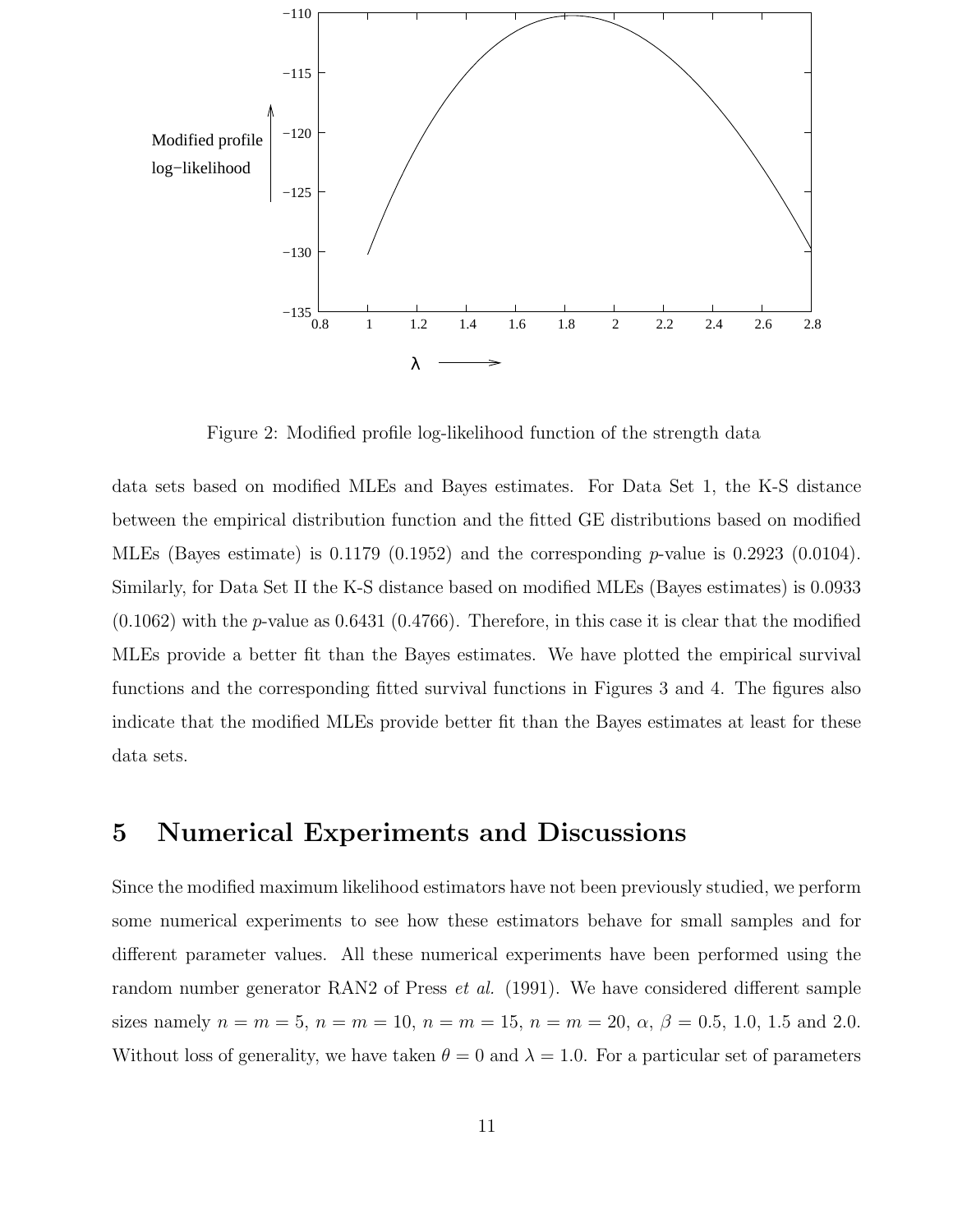

Figure 3: Empirical and fitted survival functions for Data Set I



Figure 4: Empirical and fitted survival functions for Data Set II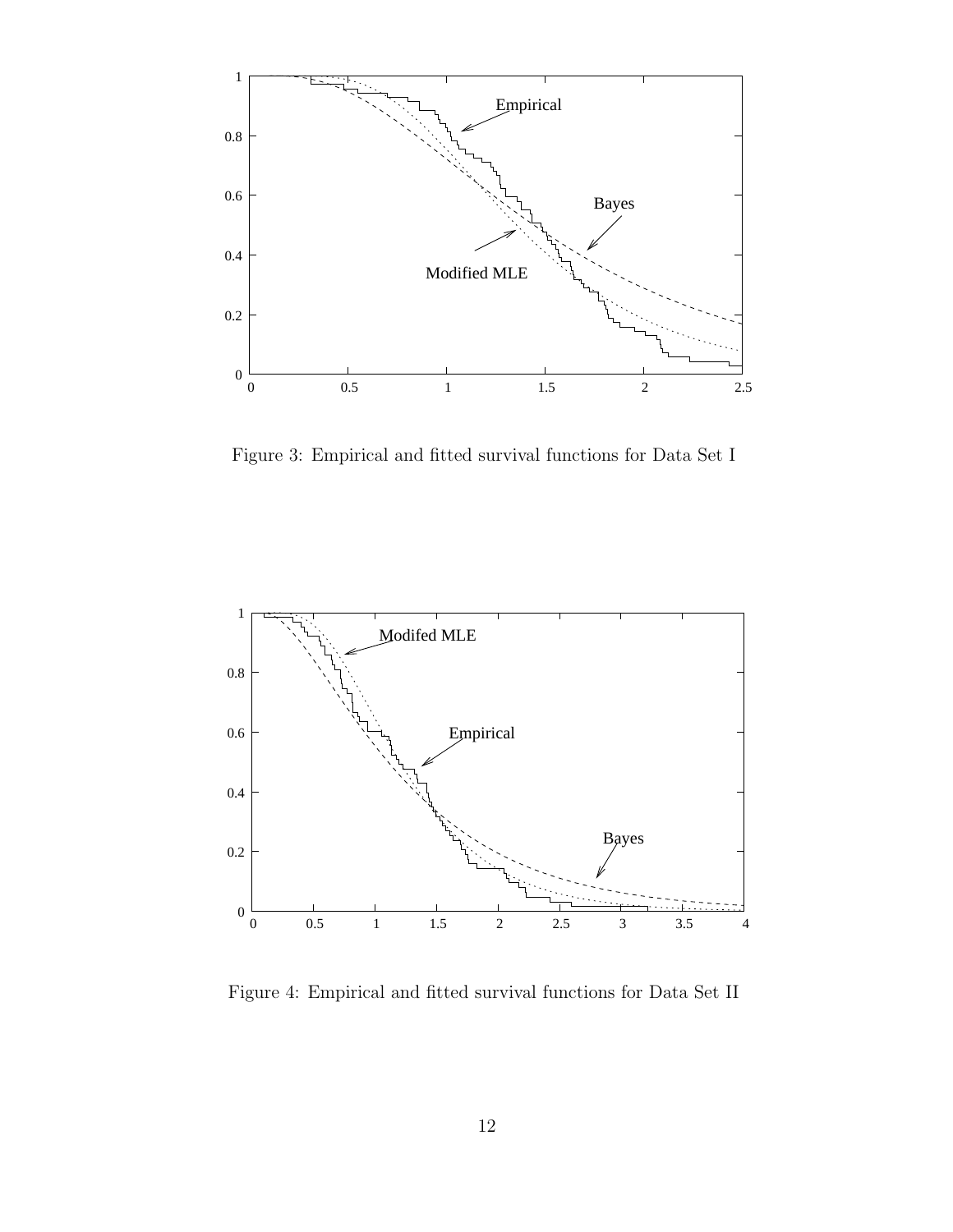and from a given generated sample we computed the modified maximum likelihood estimator of R and we replicated the process 1000 times. We computed the average biases and the mean squared errors in each case. The results are reported in Tables 1 to 4.

From the Tables 1 to 4 it is quite clear that the performances of the modified maximum likelihood estimators are quite satisfactory even for very small sample sizes, both in terms of biases and mean squared errors. Moreover, it is observed that as the sample size increases, the average biases and mean squared errors decrease for all sets of parameters considered here. Although we could not prove the consistency property of the modified maximum likelihood estimator of R, but the numerical results indicate indicate its validity. More work is needed in this direction.

Acknowledgements: The first author would like to thank the University of Jordan for supporting this research work.

## References

- [1] Ahmad, K.E., Fakhry, M.E. and Jaheen, Z.F.(1997). Empirical Bayes Estimation of P(Y<X) and Characterizations of the Burr-Type X Model, Journal of Statistical Planning and Inference 64, 297-308.
- [2] Awad, A.M., Azzam, M.M. and Hamdan, M.A. (1981). Some Inference Results in  $P(Y < X)$ in the Bivariate Exponential Model, *Communications in Statistics-Theory and Methods* 10, 2515-2524.
- [3] Awad, A.M. and Gharraf, M.K. (1986). Estimation of  $P(Y < X)$  in the Burr Case: A Comparative Study, Communications in Statistics-Simulation and Computation 15, 389- 402.
- [4] Bain, L. J. and Engelhardt, M. (1991). Statistical Analysis of Reliability and Life Testing Models. 2nd Edition, Marcel & Decker. New York.
- [5] Chen, M. H. and Shao, Q. M. (1999). Monte Carlo Estimation of Bayesian Credible Intervals and HPD Intervals, J. Computational & Graphical Statistics.  $8(1)$ , 69-92.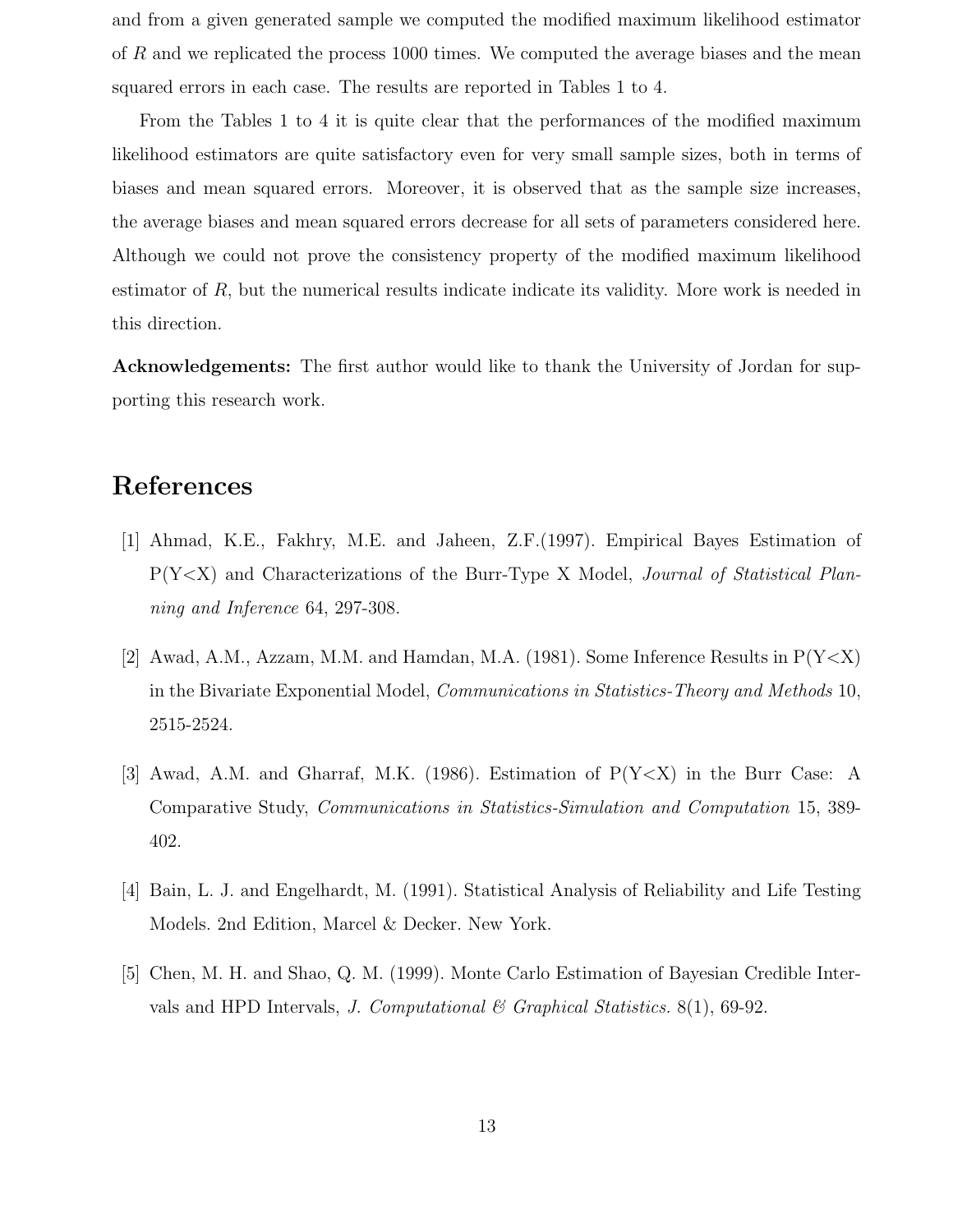- [6] Church, J.D. and Harris, B. (1970). The Estimation of Reliability from Stress Strength Relationships, Technometrics 12, 49-54.
- [7] Downtown, F. (1973). The Estimation of  $P(Y \le X)$  in the Normal Case, Technometrics 15, 551-558.
- [8] Efron, B. (1982). The Jackknife, Bootstrap and other Re-sampling Plans, Society for Industrial and Applied Mathematics, Philadelphia.
- [9] Gupta, R. D. and Kundu, D. (1999). Generalized Exponential Distribution, Austral. N. Z. Statist. 41(2), 173-188.
- [10] Gupta, R. D. and Kundu, D. (2001a). Exponentiated Exponential Distribution, An Alternative to Gamma and Weibull Distributions, Biometrical J. 43(1), 117-130.
- [11] Gupta, R. D. and Kundu, D. (2001b). Generalized Exponential Distributions: Different Methods of Estimation, J. Statist. Comput. Simulations 69(4), 315-338.
- [12] Gupta, R. D. and Kundu, D. (2003). Closeness of Gamma and Generalized Exponential Distribution, *Communications in Statistics - Theory and Methods* 32(4), 705-721.
- [13] Kundu, D. and Gupta, R.D. (2005). Estimation of  $P(Y < X)$  for Generalized Exponential Distribution, *Metrika*, vol. 61(3), 291-308.
- [14] Kotz, S., Lumelskii, Y. and Pensky, M. (2003). The Stress-Strength Model and its Generalizations, World Scientific, New York.
- [15] Lawless, J. F. (1982). Statistical Models and Methods for Lifetime Data, Wiley, New York.
- [16] Press, W.H., Flannery, B.P., Teukolsky, S.A. and Vetterling, W.T. (1991), Numerical Recipes: The Art of Scientific Computing, Cambridge University Press, Cambridge, U.K.
- [17] Raqab, M. Z. (2002). Inferences for Generalized Exponential Distribution Based on Record Statistics, Journal of Statistical Planning and Inference 104(2), 339-350.
- [18] Raqab, M. Z. and Ahsanullah, M. (2001). Estimation of Location and Scale Parameters of Generalized Exponential Distribution Based on Order Statistics, Journal of Statistical Computation and Simulation 69(2), 109-124.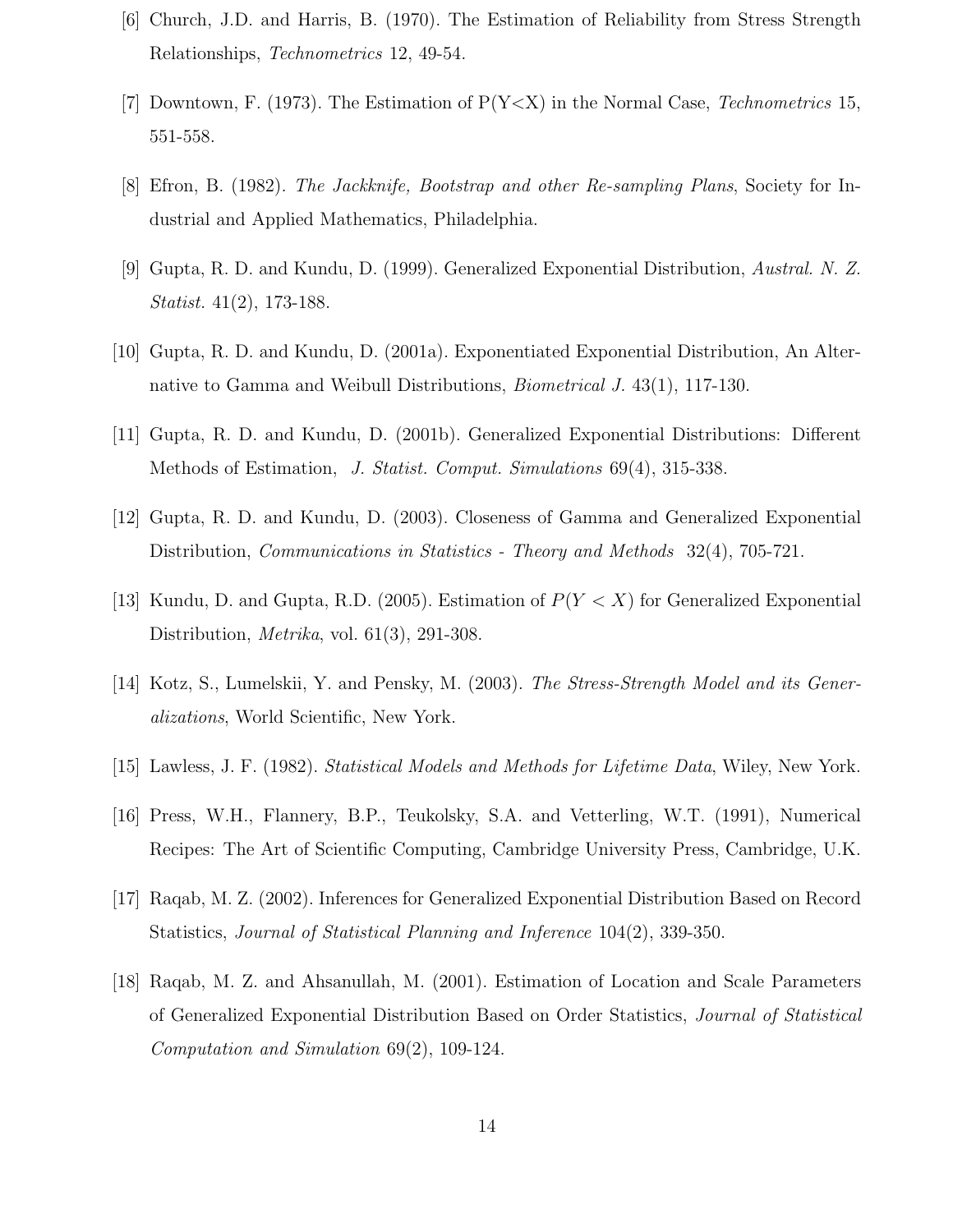- [19] Raqab, M.Z. and Kundu, D. (2005). Comparison of different estimators of  $P(Y < X)$ for a scaled Burr Type X distribution, Communications in Statistics - Simulation and Computation, vol. 34(2), 465-483.
- [20] Surles, J.G. and Padgett, W. J. (1998). Inference for Reliability and Stress-Strength for a Scaled Burr-Type X Distribution, Lifetime Data Analysis 7, 187-200.
- [21] Surles, J.G. and Padgett, W. J. (2001). Inference for  $P(Y < X)$  in the Burr-Type X Model, Journal of Applied Statistical Sciences 7, 225-238.